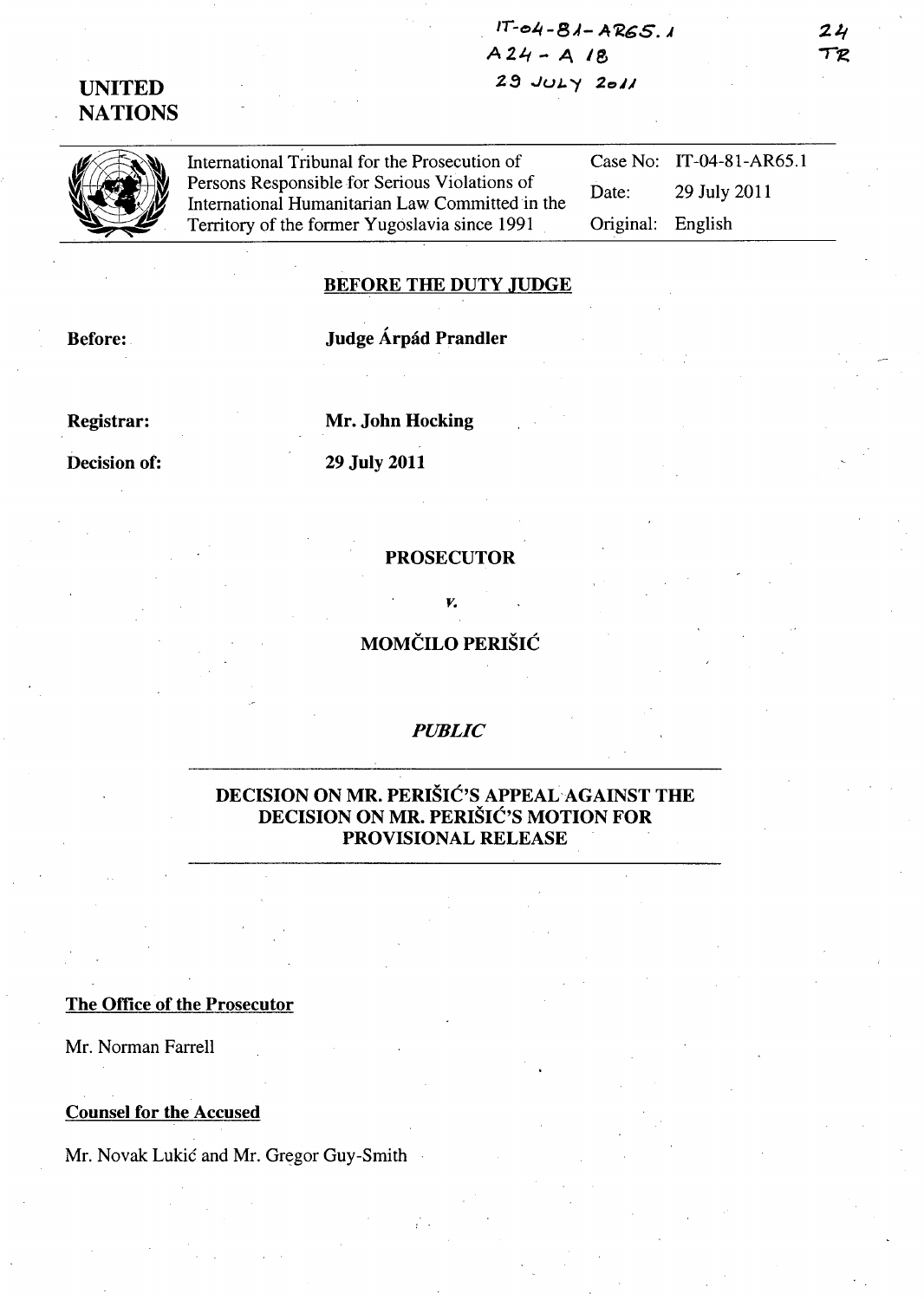1. **I, Árpád Prandler,** acting in my capacity as Duty Judge of the International Tribunal for the Prosecution of Persons Responsible for Serious Violations of International Humanitarian Law Committed in the Territory of the former Yugoslavia since 1991 ("Tribunal"), am seised of the "Mr. Perišić's appeal against the decision on Mr. Perišić's motion for provisional release" filed confidentially on 18 July 2011 ("Appeal"), whereby the Accused seeks to impugn the decision of the Trial Chamber, issued by majority, Judge Moloto dissenting, on 14 July 2011 ("Impugned Decision").<sup>1</sup> The Prosecution filed its response confidentially on 22 July 2011 ("Response").<sup>2</sup>

2. Although the Appeal and the Response were both filed prior to the commencement of the court recess, the briefing could only be considered complete once the deadlines for filing a reply had passed.<sup>3</sup> Considering that the briefing is now complete, the Appeal shall be decided by me as the Duty Judge pursuant to Rule 28(D) and (F) of the Rules of Procedure and Evidence of the Tribunal ("Rules").

### **I. BACKGROUND**

3. On 20 June 2011, the Accused filed a motion requesting provisional release from 23 July 2011 to 15 August 2001, or for such period as'specified by the Trial Chamber, on the same terms and conditions under which he was previously released or under such conditions as the Trial Chamber deems appropriate to impose pursuant to Rule  $65(C)$  of the Rules.<sup>4</sup>

4. In support of his request, the Accused submitted, *inter 'alia,* that the deteriorating health of his wife and his wish to attend the fourth annual memorial service of his late brother scheduled for 11 August 2011 amounted to sufficiently compelling humanitarian grounds meriting his provisional release for a discreet period of time.<sup>5</sup>

5. On 14 July 2011, the Trial Chamber, Judge Moloto dissenting, denied the request by the Accused for provisional release during the court recess, holding that deterioration in the health of the wife of the Accused and his wish to attend the memorial service of his late brother did not "as a whole" amount to sufficiently compelling humanitarian grounds justifying provisional release.<sup>6</sup>

Decision on Mr. Perišić's motion for provisional release, 14 July 2011.

<sup>&</sup>lt;sup>2</sup> Response to Perišić appeal against decision on provisional release, 21 July 2011.<br>
<sup>3</sup> The deadline for filing a reply expired on 26 July 2011 pursuant to the Practice Direction on procedure written submissions in app <sup>3</sup> The deadline for filing a reply expired on 26 July 2011 pursuant to the Practice Direction on procedure for the filing of written submissions in appeal proceedings before the International Tribunal, IT/155/Rev. 3, 16 September 2005, paras

<sup>&</sup>lt;sup>4</sup> Impugned Decision, para. 1.

<sup>&</sup>lt;sup>5</sup> Impugned Decision, para. 3.

<sup>6</sup> Appeal, para. 5; Impugned Decision, paras 12-14.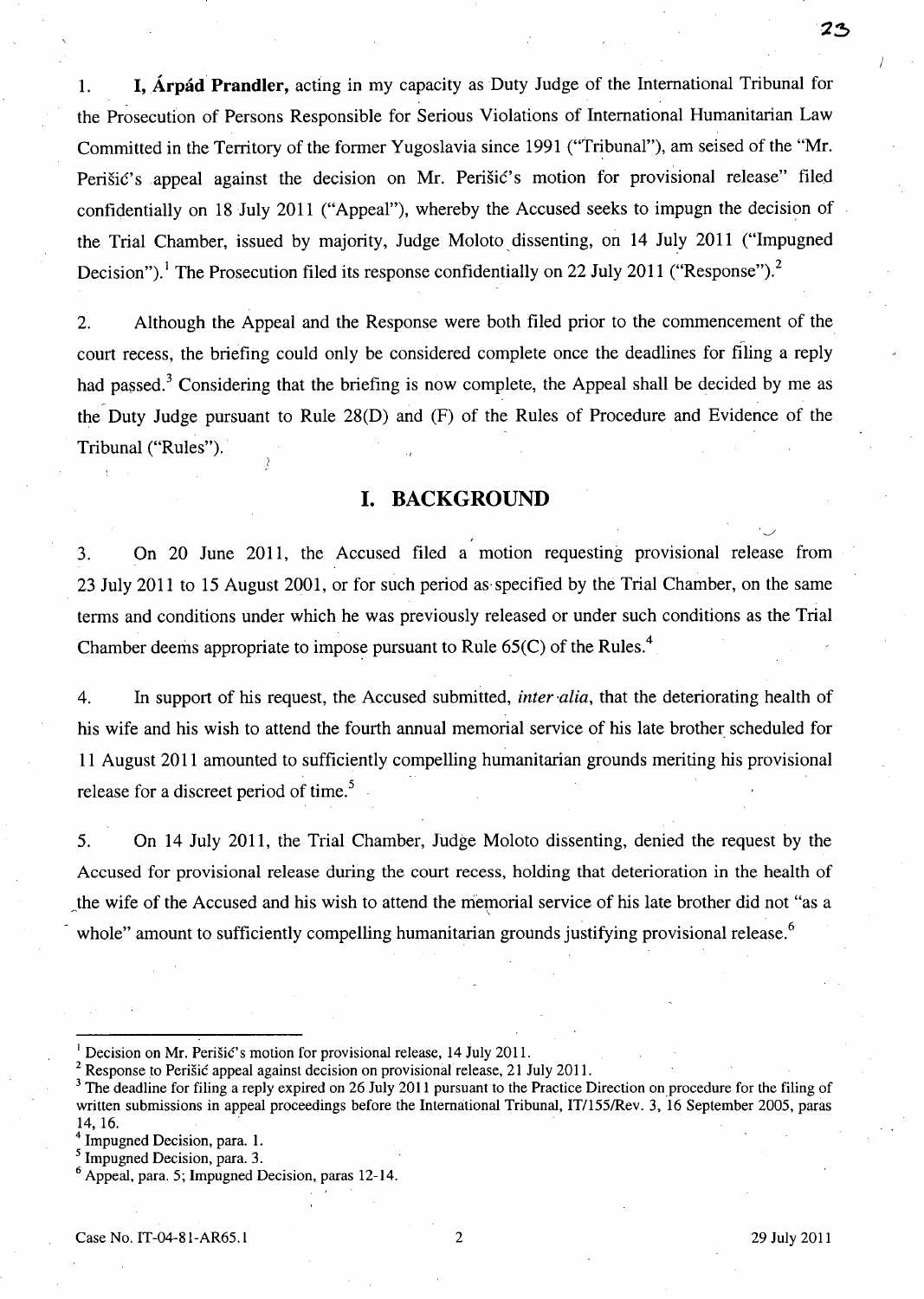### **II. STANDARD OF APPEAL**

6. An interlocutory appeal is not a *de novo* review of the Trial Chamber's decision. 7 A decision on provisional release by the Trial Chamber under Rule 65 of the Rules is a discretionary one.<sup>8</sup> Accordingly, the relevant inquiry is not whether I, as Duty Judge, agree with that discretionary decision but whether the Trial Chamber has correctly exercised its discretion in reaching that decision.<sup>9</sup>

7. In order to successfully challenge a discretionary decision on provisional release, a party must demonstrate that the Trial Chamber has committed a "discernible error".<sup>10</sup> A Trial Chamber's decision on provisional release will only be overturned where it is found to be (1) based on an incorrect interpretation of governing law; (2) based on a patently incorrect conclusion of fact; or (3) so unfair or unreasonable as to constitute an abuse of the Trial Chamber's discretion.<sup>11</sup> It will also consider whether the Trial Chamber has given weight to extraneous or irrelevant considerations or has failed to give weight or sufficient weight to relevant considerations in reaching its decision.<sup>12</sup>

## **III. APPLICABLE LAW**

8. Pursuant to Rule 65(A) of the Rules, once detained, an accused may not be provisionally released except upon an order of a Chamber. Under Rule 65(B) of the Rules, a Chamber may grant provisional release only if it is satisfied that, if released, the accused will appear for trial and will not pose a danger to any victim, witness, or other person, and after having given the host country and the State to which the accused seeks to be released the opportunity to be heard.

9. In deciding whether the requirements of Rule 65(B) of the Rules are met, a Trial Chamber must consider all relevant factors that a reasonable Trial Chamber would have been expected to take into account before coming to a decision. It must then provide a reasoned opinion indicating its view on thise relevant factors. 13 What these relevant factors are, as well as the weight to be accorded to them, depends upon the particular circumstances of each case.<sup>14</sup> This is because decisions on motions for provisional release are fact-intensive, and cases are considered on an

*9 Ibid.* 

<sup>10</sup>*ld.,* para. 4.

Ibid. <sup>12</sup>*Ibid.* 

<sup>13</sup>*ld.,* para. 6.

Ibid.

**22.** 

*<sup>7</sup> See for e.g.! Prosecutor v.* Prlić *et al.,* Case No. IT-04-74-AR65.25, Decision on Slobodan Praljak:'s appeal against decision on his motion for provisional release, 10 June 2011, para. 3.

<sup>8</sup>*Ibid.*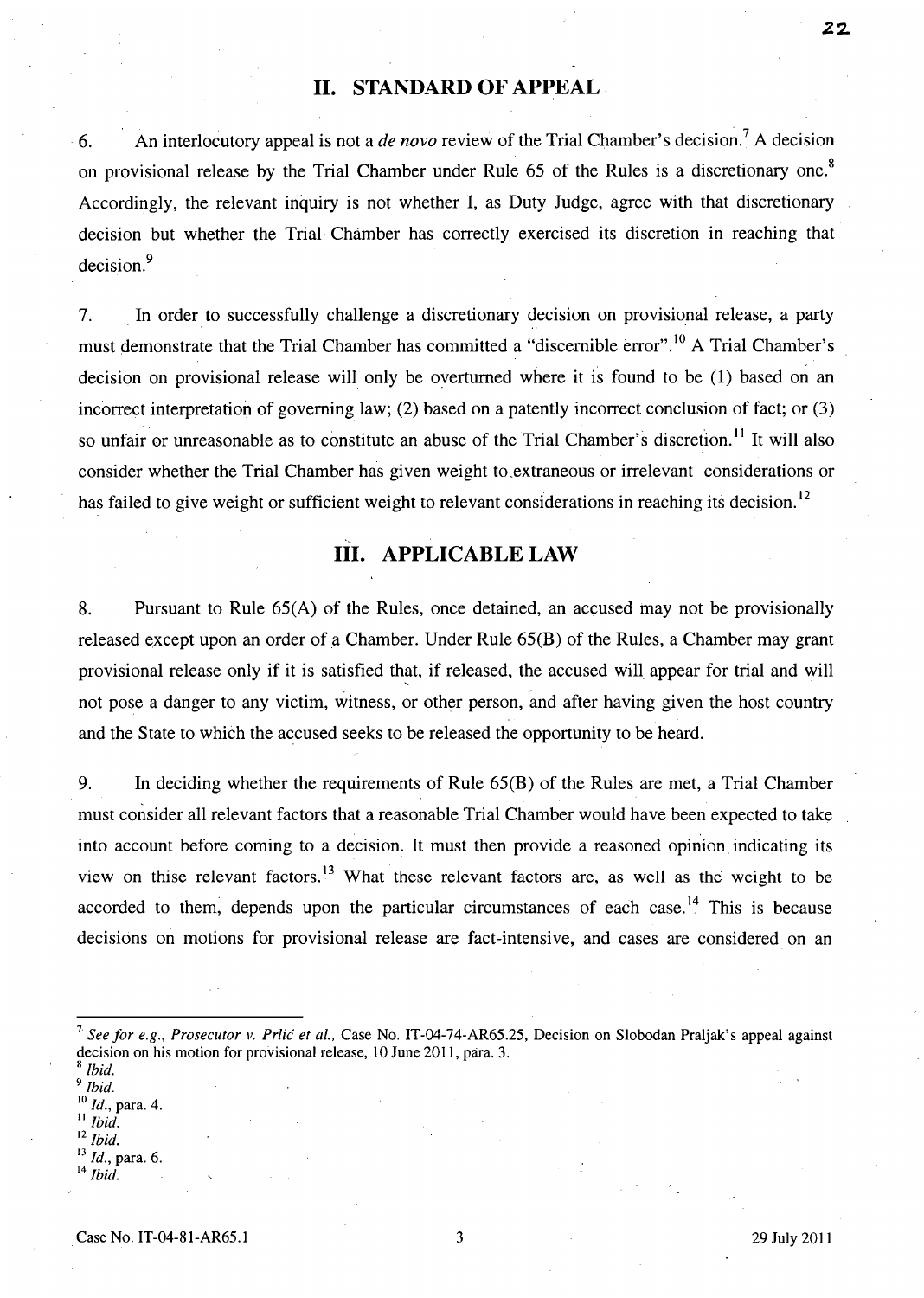individual basis in light of the particular circumstances of the individual accused.<sup>15</sup> The Trial Chamber is required to assess these circumstances not only as they exist at the time when it reaches its decision but also, as much as can be foreseen, at the time the accused is expected to retum to the Tribunal. $16$ 

10. Finally, an application for provisional release brought at a late stage of the proceedings, and in particular after the close of the Prosecution case, should only granted' when serious and sufficiently compelling humanitarian grounds exist.<sup>17</sup> The duration of provisional release, if granted on humanitarian grounds, should be proportional to the period of time necessary to carry out the humanitarian purpose of the release.

### **IV. SUBMISSIONS**

11. The Accused submits that the Trial Chamber effed when it found that it was "even more" bound by the jurisprudence of the Appeals Chambers, requiring sufficiently compelling humanitarian grounds, given that the trial proceedings are at a "very late stage".<sup>18</sup> He submits that the standard only comes into effect at late stages of proceedings, but does not mandate that the more advanced the stage of proceedings, the more compelling the humanitarian grounds need to be.<sup>19</sup> Accordingly, the Trial Chamber erred by applying a higher standard than that which is mandated by the jurisprudence on sufficiently compelling humanitarian grounds, despite finding that the Accused met all the others requirements of Rule  $65(B)$  even in the stages of judgement drafting.<sup>20</sup>

12. The Accused also submits that Trial Chamber erred in fact by concluding that the condition suffered by the wife of the Accused is not "serious" and adds that the Trial Chamber abused its discretion when considering the sufficiency of the humanitarian grounds submitted by failing to give any or sufficient weight to established facts concerning his circumstances.<sup>21</sup> The Accused acknowledges that, while his wife suffers from a "particularly painful condition" which is incrementally degenerative and has her confined to bed rest, it is not "critical" in the sense of being life-threatening. Mr. Perišić, however, points out that her condition is most certainly "serious"

Appeal, para. 10.

<sup>19</sup>*Ibid.*  <sup>20</sup>*Ibid.* 

 $21$  Appeal, para. 6.

 $21$ 

<sup>15</sup>*Ibid.* 

<sup>16</sup>*Ibid .* 

<sup>&</sup>lt;sup>17</sup> *Ibid*; Prosecutor v. Prlić et al., Case No. IT-04-74-AR65.9, Decision on "Prosecution's Appeal from *Décision relative* il *la Demande de mise en liberte provisoire de ['Accuse* Stojić Dated 8 April 2008", 29 April 2008 ("Stojić Decision"), para. 14; *Prosecutor v. Prlić et al.*, Case No. IT-04-74-AR65.7, Decision on "Prosecution's Appeal from *Decision relative* il *la demande de mise en liberte proviso ire de l'Accuse* Petković dated 31 March 2008", 21 April *2008* ("Petković Decision"), para. 16. .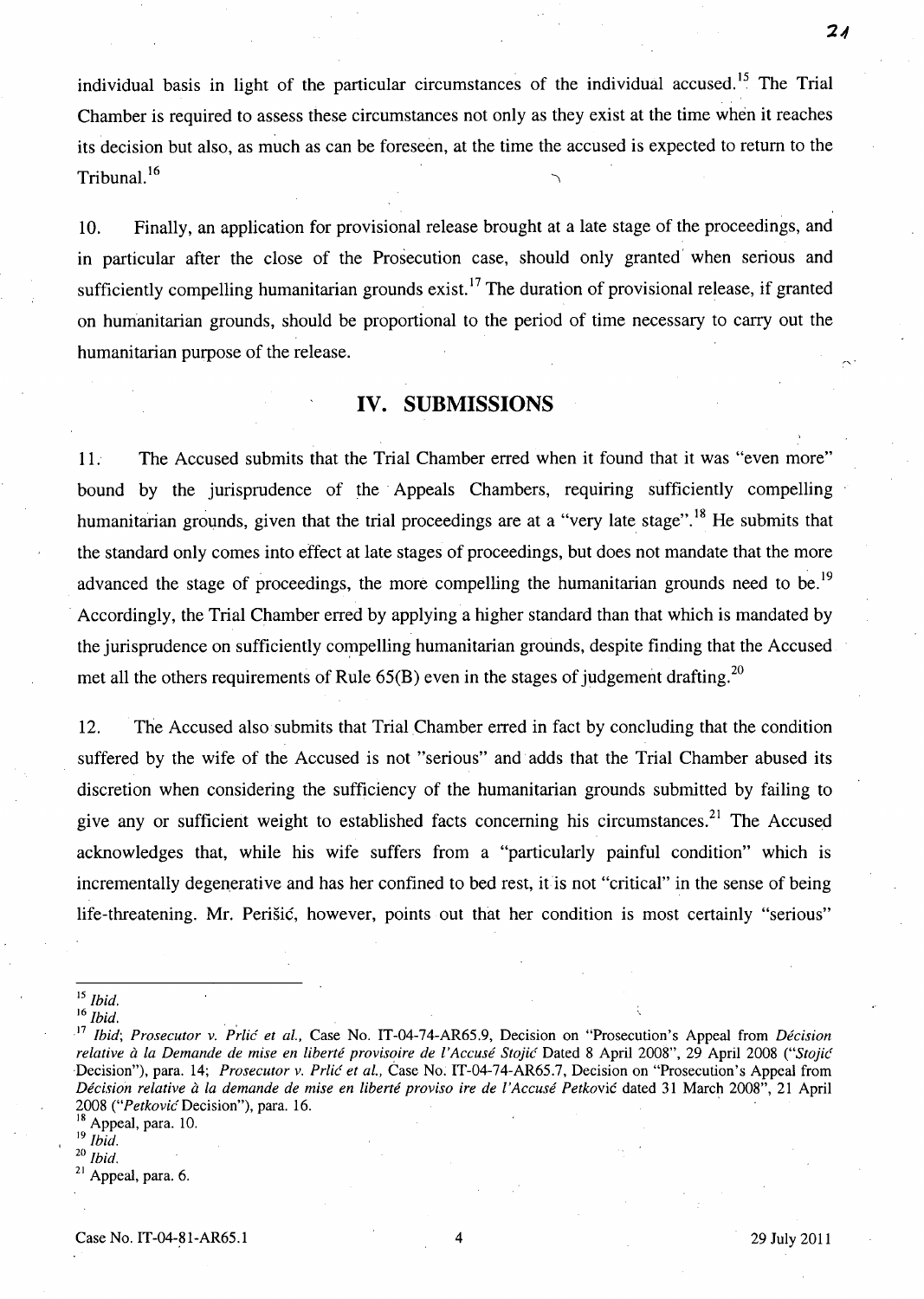enough for a reasonable Trial Chamber to conclude that it warrants his provisional release "for a discreet period of time to attend to, and spend time with, her in Belgrade.<sup>22</sup>

13. Finally, the Accused submits that the Trial Chamber abused its discretion by considering that both the humanitarian grounds advanced, assessed in light of his circumstances as a whole, do not collectively constitute sufficiently compelling grounds for him to be provisionally released.<sup>23</sup> Recalling that the Trial Chamber has consistently found he satisfies the requirements of Rule 65(B), the Accused subrnits that the Trial Chamber failed to give appropriate weight to the humanitarian grounds extended in light of all the relevant circumstances of his specific case amounts to an abuse of its discretion. <sup>24</sup>

14. The Prosecution responds that the Accused failed to demonstrate that the Trial Chamber commjtted any error in interpreting the governing law, its assessment of the facts or in the exercise of its discretion under Rule  $65(B)$  of the Rules and his Appeal should be dismissed.<sup>25</sup>

15. The Prosecution submits that, contrary to what the Accused contends, the Trial Chamber's determination of being "even more so bound" by the standard set by the Appeals Chamber jurisprudence does not suggest a higher standard than applicable.<sup>26</sup> Rather, it is merely an affirmation by the Trial Chamber of its obligation to apply the sufficiently compelling humanitarian grounds standard at the "very late stage of the proceedings".<sup>27</sup>

16. Further, the Prosecution submits that the Trial Chamber did not err in the exercise of its discretion in concluding that the condition ·of Mr. Perišić's wife did not constitute sufficiently compelling humanitarian reasons justifying his provisional release.<sup>28</sup> The Trial Chamber's conclusion on her condition not being "serious" or "critical" was reasonable based on the medical records before it and the Accused failed to demonstrate a discernible error in the assessment.<sup>29</sup>

17. Finally, the Prosecution subrnits that the Accused has not shown any error in the Trial .Chamber's exercise of its discretion since it gave due weight to the humanitarian grounds advanced, in light of all the relevant circumstances, when determining that they did not meet the

- 22 Appeal, para. 11.
- Appeal, para. 12.
- *Ibid.*
- Response, para. 1.
- <sup>26</sup> Response, para. 3.

)

- *<u>Ibid.</u>*
- Response, para. 4.

**20** 

Response, paras 5-6.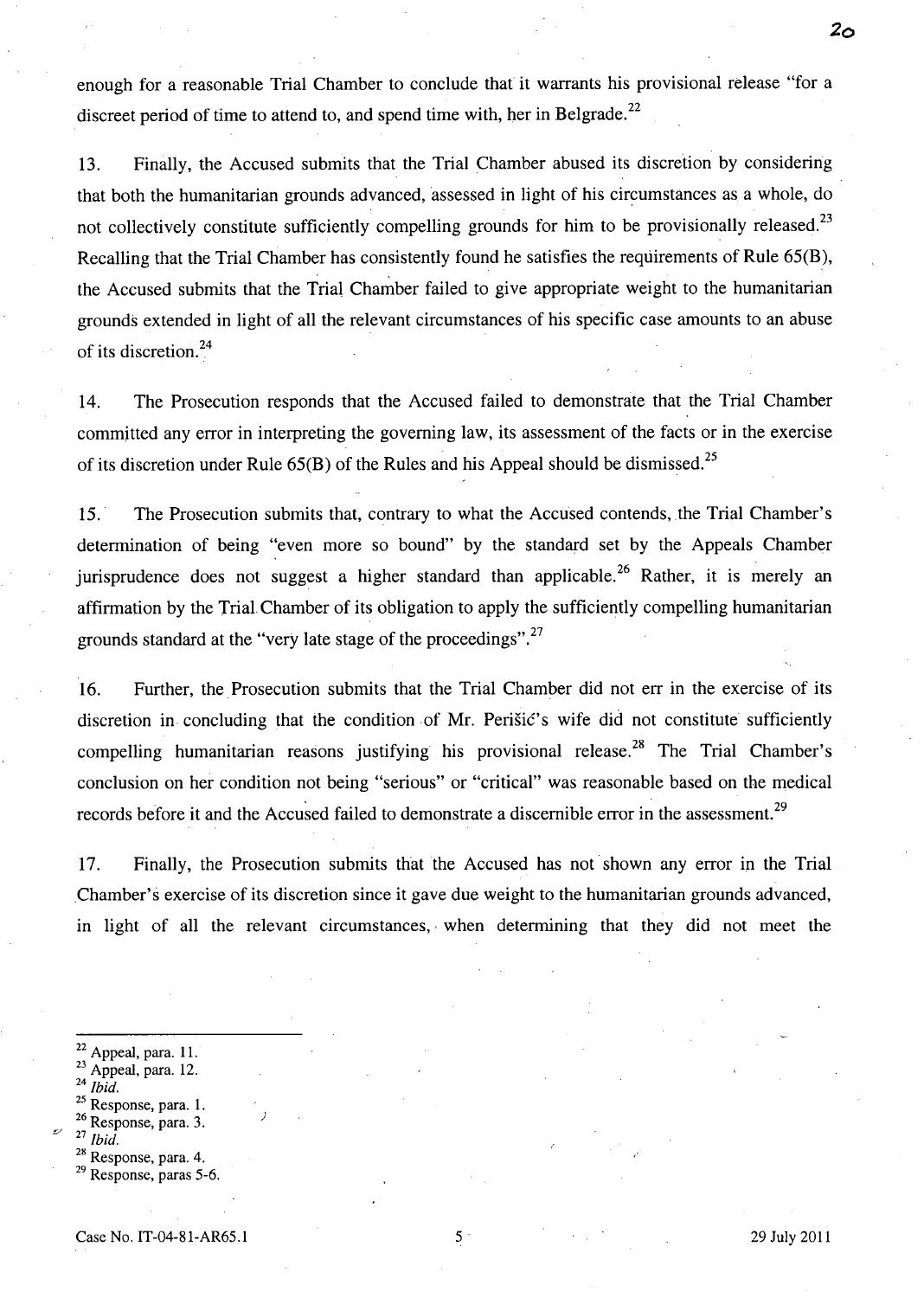jurisprudential standard both individually and cumulatively.<sup>30</sup> The Prosecution states that the Trial Chamber properly exercised its discretion taking into account all relevant circumstances.

## **v. DISCUSSION**

18. Having perused the context within which the Trial Chamber set out and applied the Appeals Chamber jurisprudence on the sufficiently compelling humanitarian grounds standard applicable to requests for provisional release at late stages of the proceedings, I find no merit in the submission that the Impugned Decision applied a standard higher than that which it is required to apply nor did the reasoning imply that the humanitarian grounds advanced need to be increasingly compelling as the case progresses.

19. In this light, I note that the Trial Chamber considered identical submissions in its earlier decision of 12 July 2010, when the Defence was in the midst of presenting its case, and found that the deteriorating health of Mr. Perišić's wife and then the third anniversary memorial service of his late brother did not individually amount to sufficiently compelling humanitarian grounds.<sup>31</sup> Similarly, in its decision of 15 December 2010, when the Defence case was near completion, the Trial Chamber had once again found that the medical condition of Mrs. Perišić was not serious enough so as to, by itself, warrant the provisional release of the Accused.<sup>32</sup>

20. In concluding that the health of Mr. Perišić's wife was not serious enough to warrant provisional release, the Trial Chamber relied upon comparable Appeals Chamber jurisprudence.<sup>33</sup> Recalling that the standard of review entails that the appellant demonstrate that the conclusion of the Trial Chamber was so unfair or unreasonable as to constitute an abuse of its discretion, I find that the Accused has failed to do so.

21. Further, the Trial Chamber fully considered all the relevant circumstances surrounding the request of the Accused, including the cumulative effect of the two humanitarian grounds advanced, in rejecting the request for provisional release. Accordingly, I find that the Trial Chamber did not err in denying Mr. Perišić's request for provisional release.

19

<sup>30</sup> Response, para. 10.

<sup>&</sup>lt;sup>31</sup> Decision on Mr. Perišić's motion for provisional release during the summer recess; 12 July 2010, para. 14.

<sup>&</sup>lt;sup>32</sup> Decision on Mr. Perišić's motion for provisional release during the summer recess, 15 December 2010, paras 14, 18. <sup>33</sup> Impugned Decision, para. 12.